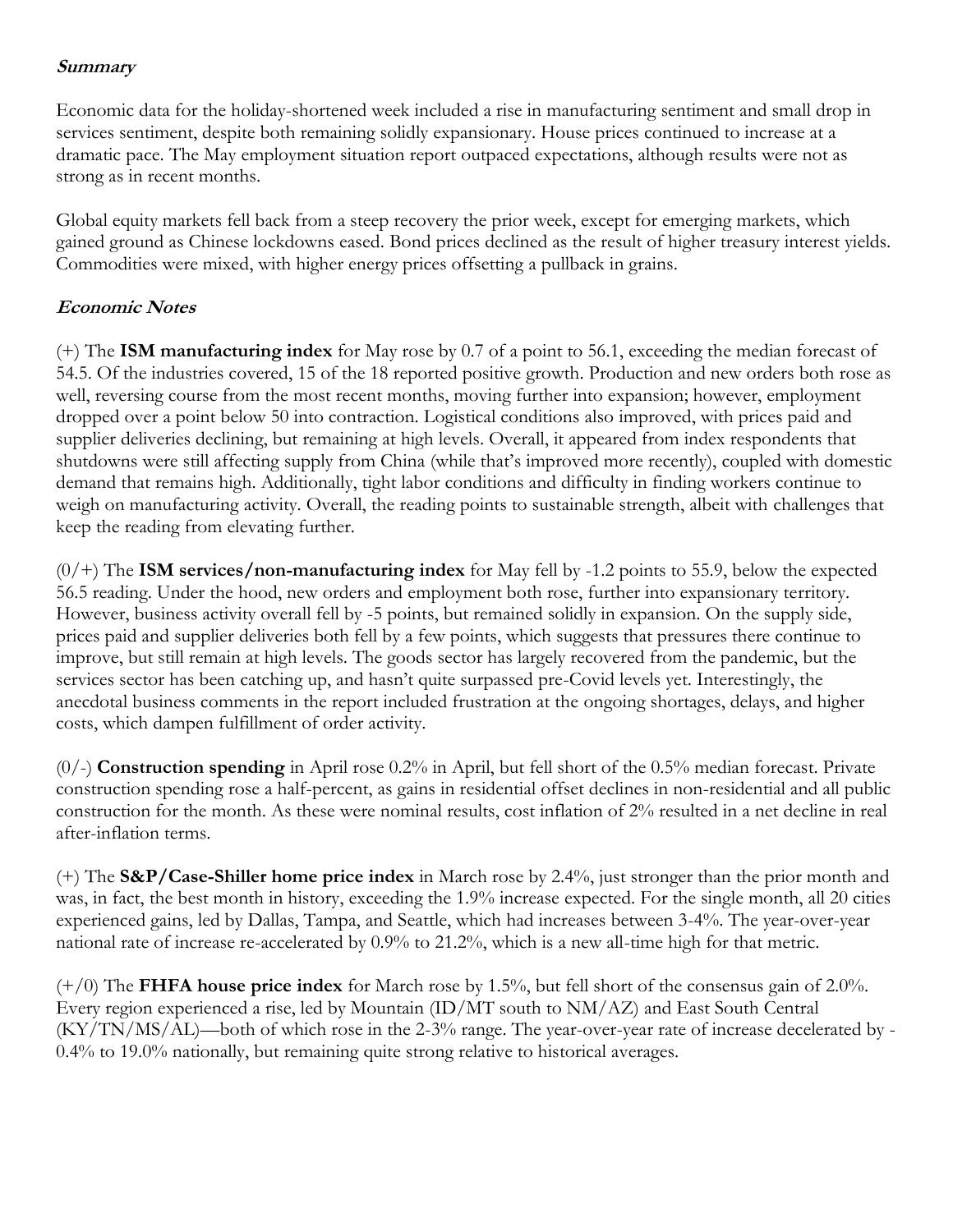(-) The Conference Board index of **consumer confidence** for May fell by -2.2 points to 106.4. Consumer assessments of present conditions declined to a slightly larger degree than did expectations for the future. However, there was a perceived softening in labor market conditions, although only by a few percentage points, with jobs slightly less 'plentiful' and slightly more 'hard to get'. With other labor data, this may be starting to indicate that conditions may continue to remain strong, but also may not show drastic improvement from here.

(0) The **JOLTs** job openings report showed a drop of -455k to 11.400 mil, above the median forecast calling for 11.350 mil. This results was driven by a -266k decline in health care/social assistance jobs, as well as -149k in professional/business services, and -147k leisure/hospitality. The job openings rate fell by -0.3% to 7.0%, while the hiring rate was unchanged at 4.4%. The layoff rate fell -0.1% to 0.8%, and the quits rate ticked down -0.1% to 3.2% (notably in leisure/hospitality and construction). The number of job openings relative to workers remains elevated, and in fact, near post-WWII highs.

(-) The **ADP private employment** report for May showed an increase of 128k, well below the 300k gain expected. This included a downward revision for April by -45k. Services jobs rose by 104k to lead the way, with half coming from the education/health services segment. Goods-producing jobs rose by 24k, with manufacturing taking nearly all of the gains, with smaller gains in natural resources/mining (likely energyrelated) offsetting a small drop in construction employment.

(+) **Initial jobless claims** for the May 28 ending week fell by -10k to 200k, further than the 210k median forecast. **Continuing claims** for the May 21 week fell by -34k to 1.309 mil., well below the 1.340 mil. expected by consensus. Initial claims fell in KY, PA, and GA, while gaining in NY by several thousand, however, there were no extreme reports. After a bit of a rise in recent weeks, claims have settled back down near all-time lows when measured by a proportion of covered workers.

 $(+/0)$  The employment situation report for May came in better than expected, but at a decelerated pace of the gains compared to earlier in the year. **Nonfarm payrolls** rose by 390k, exceeding the 318k expected by consensus, but well below the average of the past several months. Additionally, the prior several months featured -22k in net revisions downward. Gains overall were broad, with private jobs up 333k, most notably in leisure/hospitality (84k), professional services (75k), education/health (74k), government (57k), and construction (36k). On the downside, manufacturing gained by only 18k and retail declined by -61k.

The **unemployment rate** was unchanged for the third straight month at 3.6%, despite expectations of a slightly improvement to a tenth lower. The U-6 underemployment rate rose for the third straight month, by another tenth to 7.1%, with a gain in part-time workers returning to the workforce. The household survey component saw a rise in 321k jobs.

**Average hourly earnings** rose 0.3% in May, a tenth below expectations, and pulling the trailing 12-month growth rate down to 5.2%. The **average workweek** length was unchanged at 34.6 hours.

Prior to the employment situation report, **nonfarm productivity** for Q1 was revised up by two-tenths to - 7.3% on an annualized quarterly rate, while the true year-over-year rate was static at -0.6%. **Unit labor costs** were revised up 1.0% for Q1 to an annualized rate of 12.6%, with the year-over-year rate similarly up to 8.2%. Compensation per hour was revised up by over a percent as well in Q1 to an annualized rate of 4.4%, with the trailing 12-month rate to 7.6%. All reflect the impacts of wage inflation.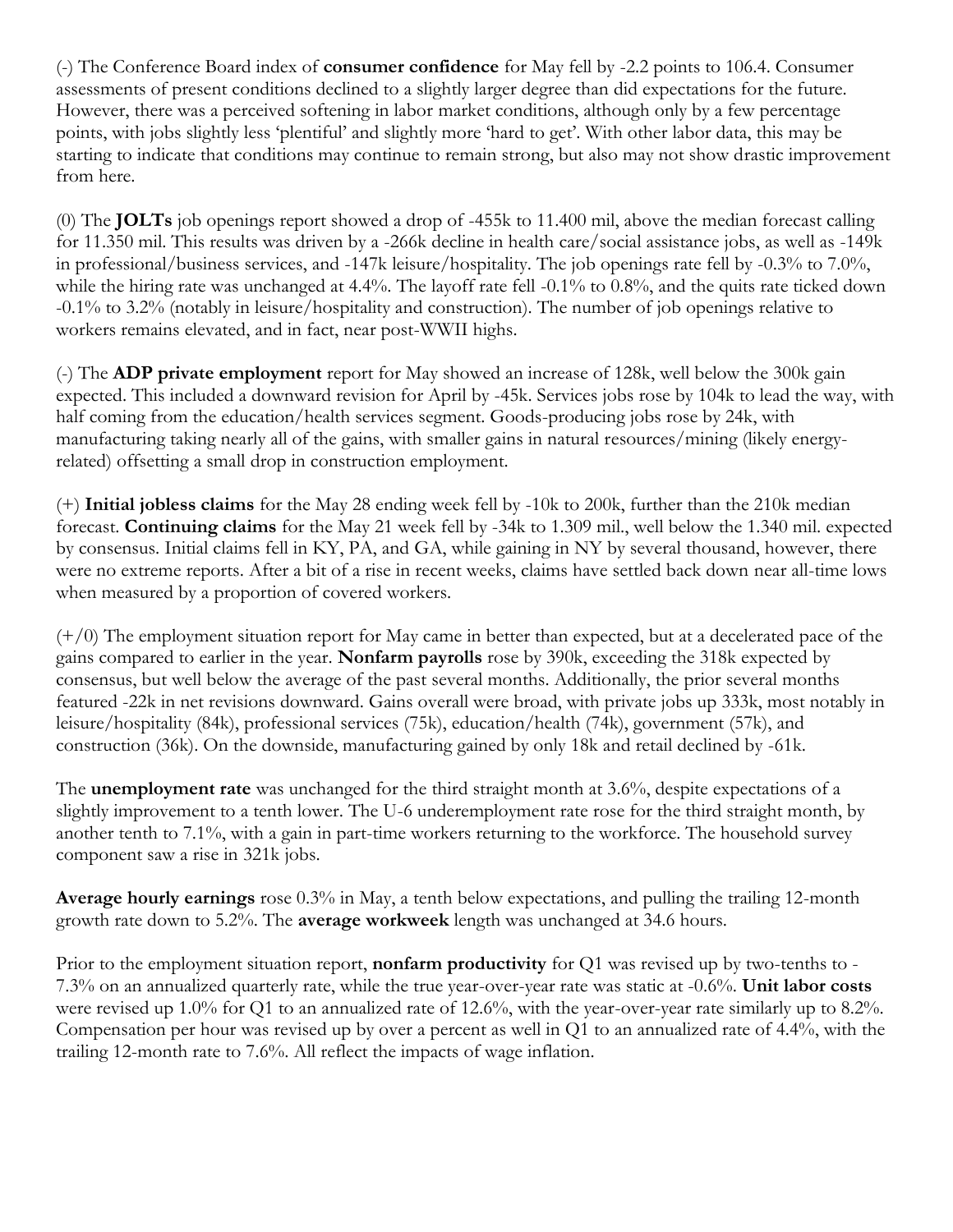## **Market Notes**

| Period ending $6/3/2022$ | 1 Week $(\%)$ | YTD $(\% )$ |  |
|--------------------------|---------------|-------------|--|
| <b>DJIA</b>              | $-0.83$       | $-8.62$     |  |
| S&P 500                  | $-1.15$       | $-13.23$    |  |
| <b>NASDAQ</b>            | $-0.96$       | $-22.96$    |  |
| Russell 2000             | $-0.22$       | $-15.70$    |  |
| <b>MSCI-EAFE</b>         | $-0.28$       | $-11.70$    |  |
| MSCI-EM                  | 1.77          | $-13.11$    |  |
| Bloomberg U.S. Aggregate | $-0.88$       | $-9.28$     |  |

| <b>U.S. Treasury Yields</b> | 3 Mo. | 2 Yr. | 5 Yr. | $10 Yr$ . | 30 Yr. |
|-----------------------------|-------|-------|-------|-----------|--------|
| 12/31/2021                  | 0.06  | 0.73  | 1.26  | 1.52      | 1.90   |
| 5/27/2022                   | 1.08  | 2.47  | 2.71  | 2.74      | 2.97   |
| 6/3/2022                    | 1.21  | 2.66  | 2.95  | 2.96      | 3.11   |

U.S. stocks continued a back-and-forth last week, with more volatility than usual day-to-day based on economic news, anticipated impacts on the Fed, and probability of recession. More dire comments from folks such as JPMorgan CEO Jamie Dimon and Elon Musk appeared to fuel additional negativity, although with little detail provided.

By sector, energy fared best, with gains of a percent, followed by industrials, which fared positively. All other sectors were in the negative for the week, led by health care and financials. Real estate was also down over -2%, not helped by higher interest rates. Year-to-date, nearly every sector remains in the negative, with the exception of energy, which is up  $60\%$  for the period, but remains a small portion ( $\leq 5\%$ ) of the S&P 500.

Foreign stocks in developed markets were down, as in the U.S., along with the same inflationary and slower economic growth pressures. Added uncertainty in recent weeks has been due to political pressures to wean off of Russian energy oil imports, although such moves are expected to exacerbate economic slowing and high inflation readings. The ECB is sounding more 'hawkish' as well, with hopes to pull back on easy monetary policy later this year. As in the U.S., this has become more controversial, with the economy showing further slowing pressures, but coupled with higher prices, creating a difficult policy choice. Emerging markets outperformed, however, with gains in China. There, the official end of the two-month lockdown in Shanghai was celebrated, although many citizens remain under restriction and public activity remains limited. More so, dozens of government stimulus measures boosted investor spirits.

U.S. bonds fell back as interest rates resumed their path higher, with the 10-year treasury reaching just under the 3.0% level again. This appeared to be fueled by a rise in European inflation as well as speculation about a Fed 'pause' in the fall after expected consecutive 0.50% rate hikes. Treasuries fared a bit better than corporates, as credit spreads widened, with floating rate bank loans the only positive-performing segment for the week. Foreign bonds generally fell back due to a stronger dollar.